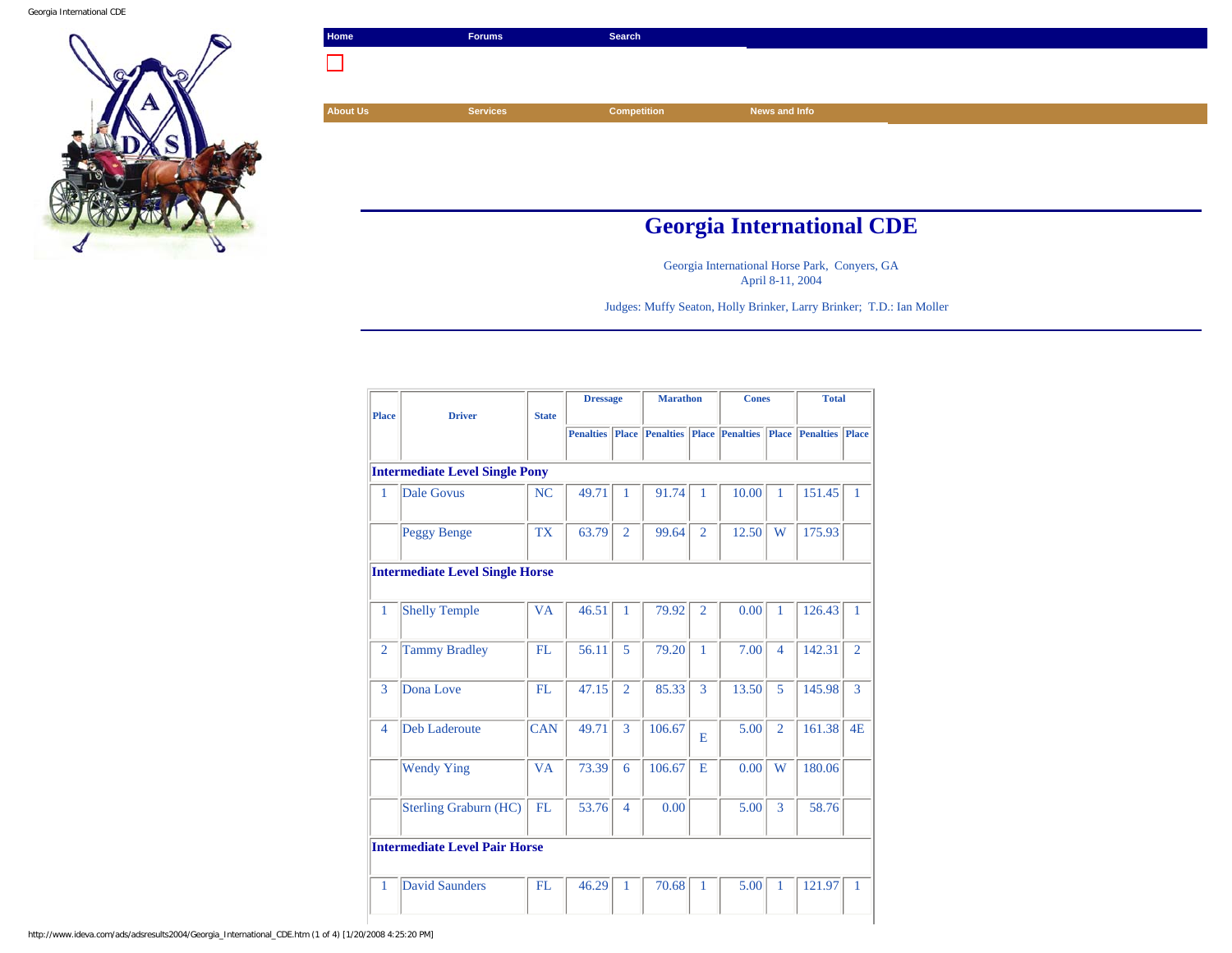| 2            | <b>Alan Aulson</b>                           | FL               | 66.23 | 2              | 83.70  | $\overline{2}$   | 8.00  | $\overline{2}$ | 157.93 | $\overline{2}$ |
|--------------|----------------------------------------------|------------------|-------|----------------|--------|------------------|-------|----------------|--------|----------------|
|              | <b>Preliminary Level Four-in-Hand Horses</b> |                  |       |                |        |                  |       |                |        |                |
|              | <b>Marsoe Larose</b>                         | <b>CAN</b>       | 56.22 | 1              | 128.18 | 1                | 0.00  | W              | 184.40 |                |
|              | <b>Preliminary Level Four-in-Hand Ponies</b> |                  |       |                |        |                  |       |                |        |                |
| 1            | <b>Elizabeth Keathley</b>                    | TN               | 47.78 | 1              | 69.44  | $\mathbf{1}$     | 0.00  | 1              | 117.22 | 1              |
| 2            | <b>Allison Stroud</b>                        | PA               | 51.78 | $\overline{2}$ | 74.01  | $\overline{2}$   | 5.00  | $\overline{2}$ | 130.79 | $\overline{2}$ |
|              | <b>Preliminary Level Pair Horses</b>         |                  |       |                |        |                  |       |                |        |                |
| 1            | <b>Darryll Billings</b>                      | $\overline{C}AN$ | 51.33 | 1              | 61.86  | 1                | 17.50 | $\overline{2}$ | 130.69 | $\mathbf{1}$   |
| 2            | <b>Hildreth McCarthy</b>                     | LA               | 64.44 | $\overline{2}$ | 77.32  | E                | 0.00  | 1              | 141.76 | 2E             |
|              | <b>Preliminary Level Pair Ponies</b>         |                  |       |                |        |                  |       |                |        |                |
| 1            | <b>Jerry Benge</b>                           | <b>TX</b>        | 63.56 | 1              | 63.69  | 1                | 12.50 | $\overline{2}$ | 139.75 | 1              |
| 2            | Lindsay Talifairo                            | <b>NC</b>        | 74.22 | $\overline{2}$ | 77.60  | $\overline{2}$   | 5.00  | $\mathbf{1}$   | 156.82 | $\overline{2}$ |
|              | <b>Limit Preliminary Level Single Horse</b>  |                  |       |                |        |                  |       |                |        |                |
| 1            | <b>Julie Anthony</b>                         | FL               | 51.56 | 1              | 59.43  | $\mathbf{1}$     | 0.00  | $\overline{2}$ | 110.99 | $\mathbf{1}$   |
| 2            | <b>Monica Osowieki</b>                       | FL               | 83.11 | $\overline{2}$ | 102.26 | $\overline{2}$   | 0.00  | 1              | 185.37 | $\overline{2}$ |
|              | <b>Open Preliminary Level Single Horse</b>   |                  |       |                |        |                  |       |                |        |                |
| $\mathbf{1}$ | <b>Lynda Jowers</b>                          | FL               |       |                | 49.53  | $\mathbf{1}$     | 0.00  | $\overline{2}$ | 96.20  | 1              |
|              |                                              |                  | 46.67 | 4              |        |                  |       |                |        |                |
| 2            | Paul Nordan                                  | <b>GA</b>        | 51.78 | 5              | 54.97  | $\overline{2}$   | 0.00  | 1              | 106.75 | $\overline{2}$ |
| 3            | <b>Bonita Ash</b>                            | FL               | 43.56 | $\overline{2}$ | 58.14  | 4                | 10.00 | $\overline{4}$ | 111.70 | 3              |
| 4            | <b>Philip Needs</b>                          | ${\rm FL}$       | 55.33 | $\overline{7}$ | 58.61  | 5                | 10.00 | $\overline{7}$ | 123.94 | 4              |
| 5            | David Holec                                  | GA               | 56.22 | $\bf 8$        | 58.96  | $\boldsymbol{6}$ | 10.00 | 6              | 125.18 | 5              |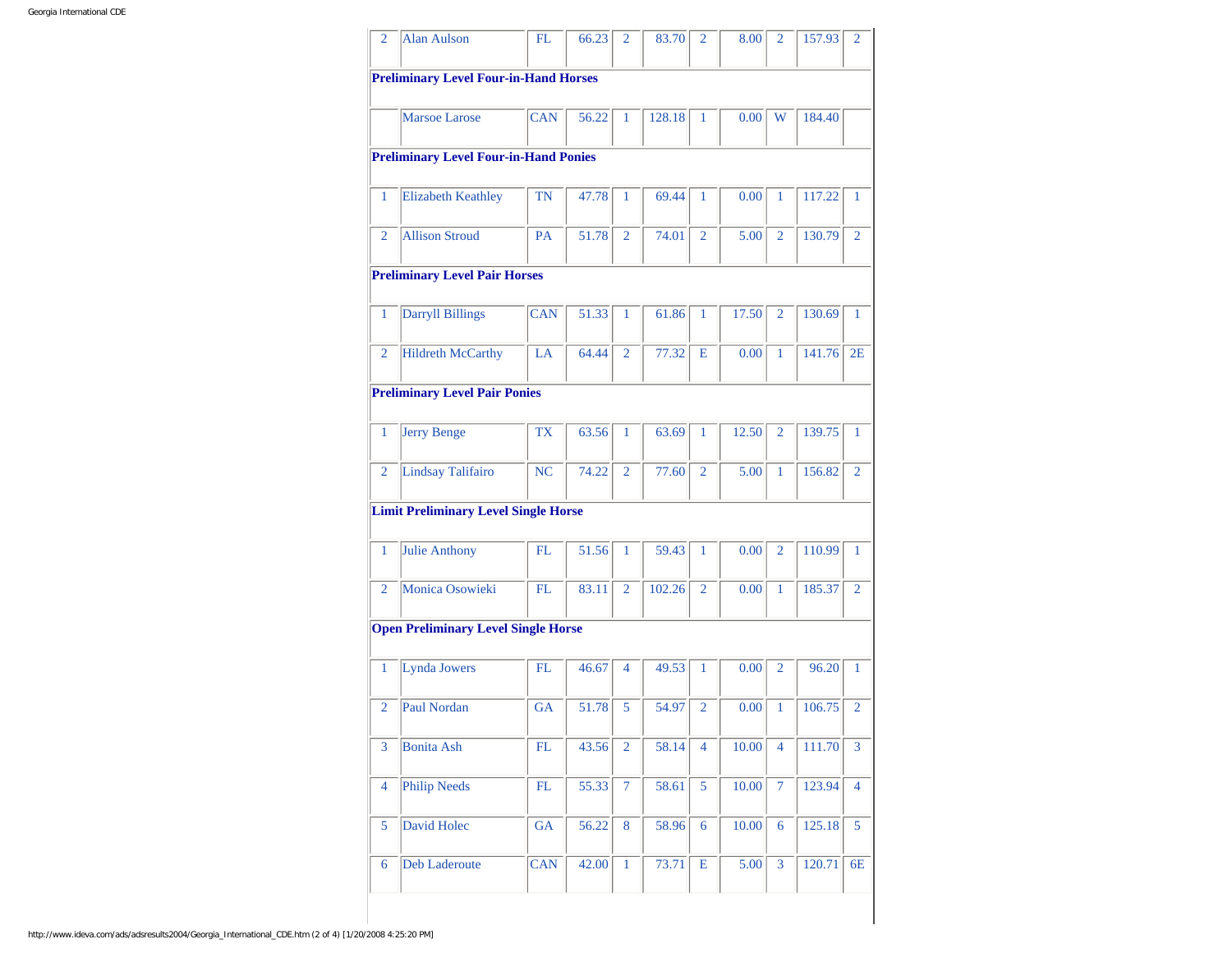| $\overline{7}$ | <b>Jerry Hagaman</b>                       | FL                     | 44.67 | 3              | 73.71  | Е              | 10.00               | 5              | 128.38 | <b>7E</b>      |
|----------------|--------------------------------------------|------------------------|-------|----------------|--------|----------------|---------------------|----------------|--------|----------------|
|                | <b>Alan Thomas</b>                         | CA                     | 51.78 | 5              | 56.81  | 3              | 0.00                | W              | 108.59 |                |
|                | <b>Limit Preliminary Level Single Pony</b> |                        |       |                |        |                |                     |                |        |                |
| $\mathbf{1}$   | Diane Linthacum                            | <b>GA</b>              | 44.67 | $\mathbf{1}$   | 63.42  | 1              | 0.00                | $\mathbf{1}$   | 108.09 | 1              |
| $\overline{2}$ | <b>Dolly Gibbons</b>                       | <b>MS</b>              | 67.56 | $\overline{2}$ | 152.93 | $\overline{2}$ | 27.50               | $\overline{2}$ | 247.99 | $\overline{2}$ |
|                | <b>Open Preliminary Level Single Pony</b>  |                        |       |                |        |                |                     |                |        |                |
| $\mathbf{1}$   | <b>Sue McDaniel</b>                        | <b>SC</b>              | 40.22 | $\overline{2}$ | 61.47  | 5              | 0.00                | 4              | 101.69 | 1              |
| 2              | <b>Meghan Benge</b>                        | <b>TX</b>              | 40.00 | 1              | 61.75  | 6              | 5.00                | 8              | 106.75 | $\overline{2}$ |
|                |                                            |                        |       |                |        |                |                     |                |        |                |
| 3              | <b>Suzy Stafford</b>                       | DE                     | 49.78 | $\overline{4}$ | 59.38  | 3              | 0.00                | $\overline{2}$ | 109.16 | 3              |
| 4              | <b>Carrie Helverson</b>                    | <b>GA</b>              | 51.56 | 5              | 59.51  | $\overline{4}$ | 0.00                | $\overline{3}$ | 111.07 | $\overline{4}$ |
| 5              | <b>Jennifer Matheson</b>                   | <b>SC</b>              | 59.33 | 7              | 56.50  | $\overline{2}$ | 0.00                | 6              | 115.83 | 5              |
| 6              | <b>Sean Burch</b>                          | <b>SC</b>              | 55.11 | 6              | 64.51  | 7              | 0.00                | 5              | 119.62 | 6              |
| 7              | <b>Bob Giles</b>                           | FL                     | 62.67 | 8              | 55.50  | $\mathbf{1}$   | 10.00               | 9              | 128.17 | $\overline{7}$ |
| 8              | <b>Judy Fryer</b>                          | FL                     | 49.33 | 3              | 70.07  | 8              | 15.00               | 10             | 134.40 | 8              |
| 9              | <b>Jessica Canada</b>                      | <b>KY</b>              | 65.56 | 10             | 89.87  | 9              | 5.00                | $\tau$         | 160.43 | 9              |
| 10             | Theresa Wolfgram                           | FL                     | 64.67 | 9              | 106.86 | 10             | 0.00                | 1              | 171.53 | 10             |
|                | <b>Limit Training Level Single Pony</b>    |                        |       |                |        |                |                     |                |        |                |
| 1              | Reena Yonkosky                             | GA                     | 50.03 | 1              | 30.40  | 1              | 15.00               | 1              | 95.43  | 1              |
|                | <b>Open Training Level Single Pony</b>     |                        |       |                |        |                |                     |                |        |                |
| $\mathbf{1}$   | <b>Mary Deatherage</b>                     | GA                     | 43.68 | 1              | 0.00   | 1              | 0.00                | $\overline{2}$ | 43.68  | 1              |
| $\overline{2}$ | Laurie McClearen                           | GA                     | 44.95 | $\overline{2}$ | 0.00   | $\,1\,$        | $0.00$ <sub>2</sub> |                | 52.06  | $\mathbf{1}$   |
| $\overline{2}$ | Julia Oliver                               | $\mathbb{I}\mathbb{N}$ | 46.48 | $\,1$          | 6.80   | $\overline{6}$ | 0.00                | $\,1\,$        | 53.28  | $\overline{2}$ |